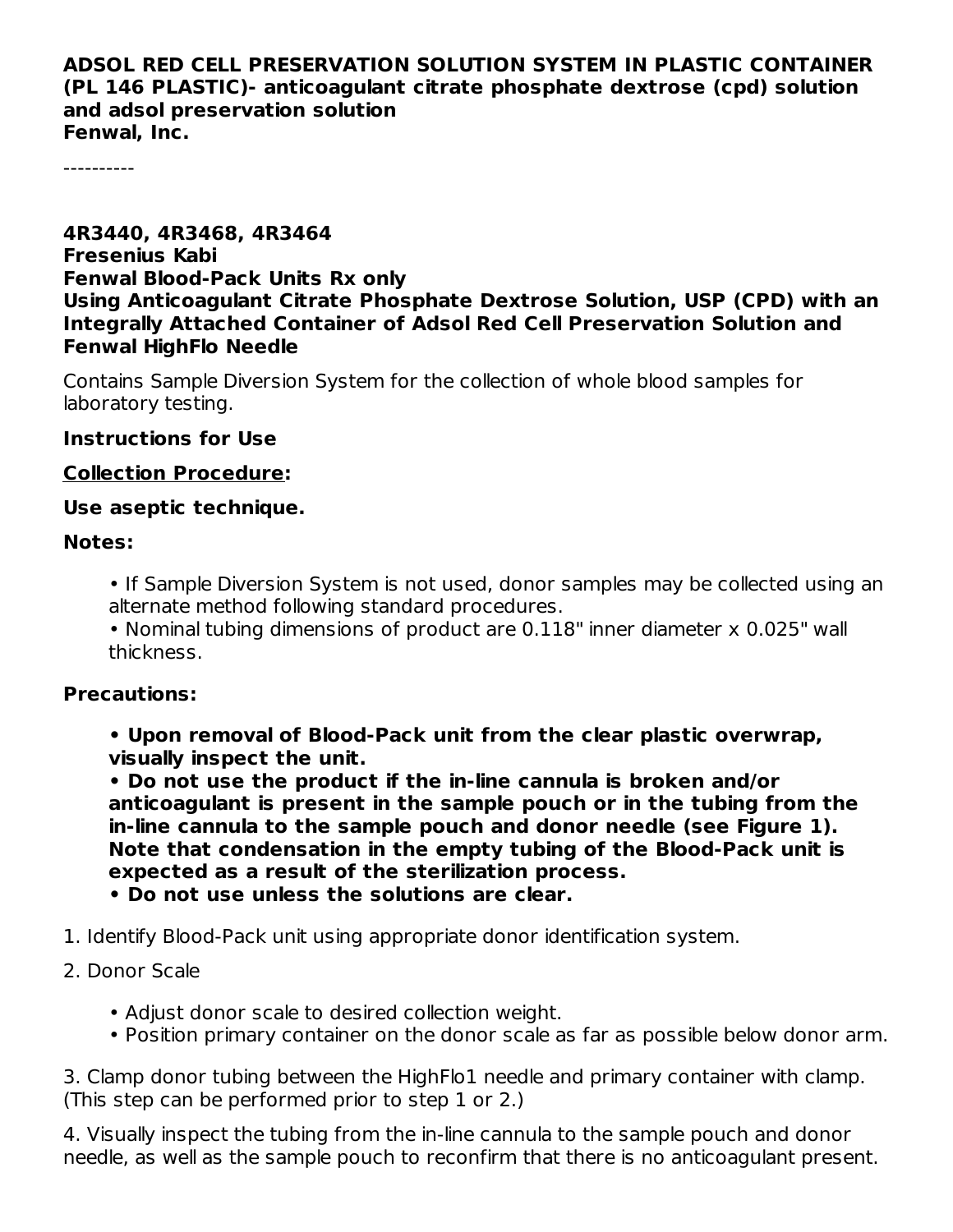# **Note: Ensure that the sample pouch remains below the donor's arm.**

5. Following blood center procedures, apply pressure to donor's arm and disinfect site of

venipuncture.

6. Remove needle cover per instructions below:

• Holding the hub and cover near the tamper-evident seal, twist cover and hub in opposite directions to break seal.

• Remove needle cover, being careful not to drag the cover across the needle point.

7. Following blood center procedures, perform venipuncture, appropriately secure donor needle and/or tubing and release hemostat.

8. When good blood flow is established, stabilize the front of the needle guard to arm with tape (see Figure 2).

9. Allow the sample pouch to fill with blood according to center procedure. Monitor blood flow into sample pouch.

# **Notes:**

**• The sample pouch contains an average fill volume of approximately 53 mL with a maximum fill volume of approximately 60 mL when filled to capacity.**

**• If less blood sample volume is required, the flow to the sample pouch may be stopped prior to completely filling the pouch. For example, in order to target a fill volume of approximately 40 mL, fill to the level indicated by the arrows in Figure 1. Ensure the pouch is hanging vertically.**

**• The tube leading from the Y-junction to the sample pouch contains an additional volume of approximately 2 mL.**

# **Precautions:**

**• Do not elevate or squeeze the sample pouch as this could cause blood to backflow from the sample pouch into the collection system.**

**• Once the sample pouch is filled to desired volume, complete steps 10 – 18 within approximately 4 minutes to avoid possible clot formation in the tubing and/or sample pouch.**

10. Close the blue clamp on tubing between the Y-junction and the sample pouch.

11. Break the in-line cannula below the Y-junction in the donor tubing to the primary container allowing blood collection to proceed. To completely break the in-line cannula, grasp with both hands. Snap it at a 90° angle in one direction, and then bend it at a 90° angle in the opposite direction. Ensure the in-line cannula is completely broken and that the blood flows freely to the primary container.

**Precaution: Failure to break the in-line cannula completely may result in restricted blood flow.**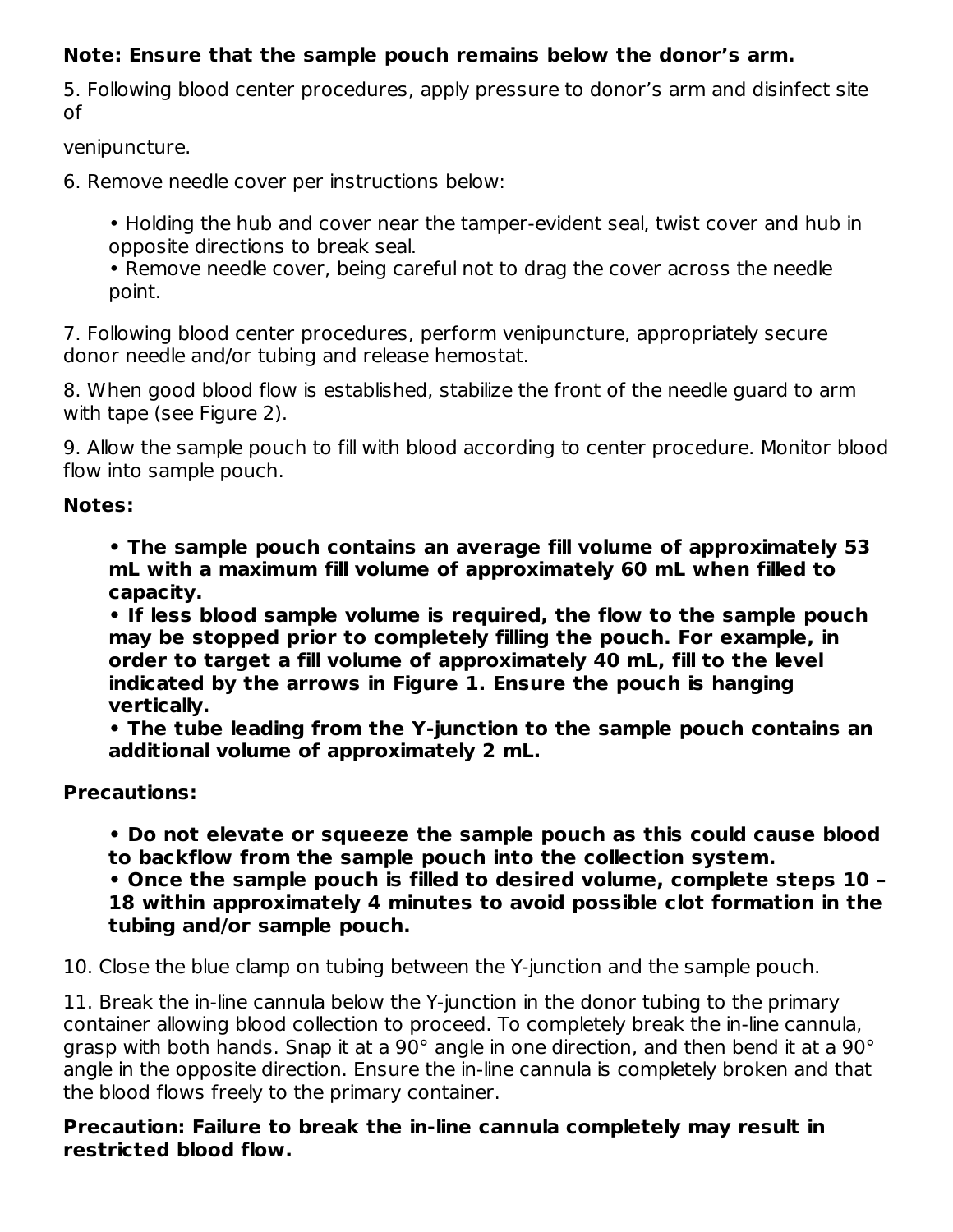12. Following blood center procedures, mix blood and anticoagulant in the primary container immediately and at several intervals during collection.

13. Following blood center procedures, hermetically seal the tubing between the sampling site and the Y-junction to maintain sterility of the blood collection system prior to removing blood samples.

# **Warning:**

**• Do not proceed with the remaining steps until the tubing leading to the sample pouch is hermetically sealed between the sampling site and the Y-junction. To maintain the whole blood collection container as a closed system, the tubing between the sample pouch and Y-junction must be hermetically sealed prior to inserting the access device into the sampling site. Failure to do so may lead to contamination of the whole blood collection.**

14. Insert the access device by pushing firmly into the sampling site until the membrane seal is penetrated.

#### **Note: If the access device is assembled such that the outer barrel is screwed onto the Luer, make sure to rotate clockwise upon insertion to avoid barrel detaching from Luer.**

15. Open the cap on the access device (if applicable). Hold access device so that the

sample pouch hangs down.

16. Directly align the vacuum sample tube with the internal needle in the access device. Insert vacuum sample tube into device.

17. Allow vacuum sample tube to fill with blood then remove from the access device.

18. Repeat steps 16 and 17 until the desired number of vacuum sample tubes have been filled.

# **Notes:**

**• If the access device needs to be replaced, clamp the tubing between the sampling site and the sample pouch. Then, grasp base of sampling site with one hand and pull the access device out with the other hand. Firmly insert the new access device. Remove clamp and continue sampling.**

**• If the access device is assembled such that the outer barrel is screwed onto the Luer, make sure to rotate clockwise upon removal to avoid barrel detaching from Luer.**

**• The access device can only be replaced one time.**

## **Precaution: When replacing access device, be careful to avoid contact with any blood droplets on the Luer or sampling site. Discard used access device appropriately.**

19. Collect the appropriate volume based on Blood-Pack unit used.

**Note:** The volume of anticoagulant is sufficient for the blood collection indicated on Blood-Pack unit  $\pm$  10%.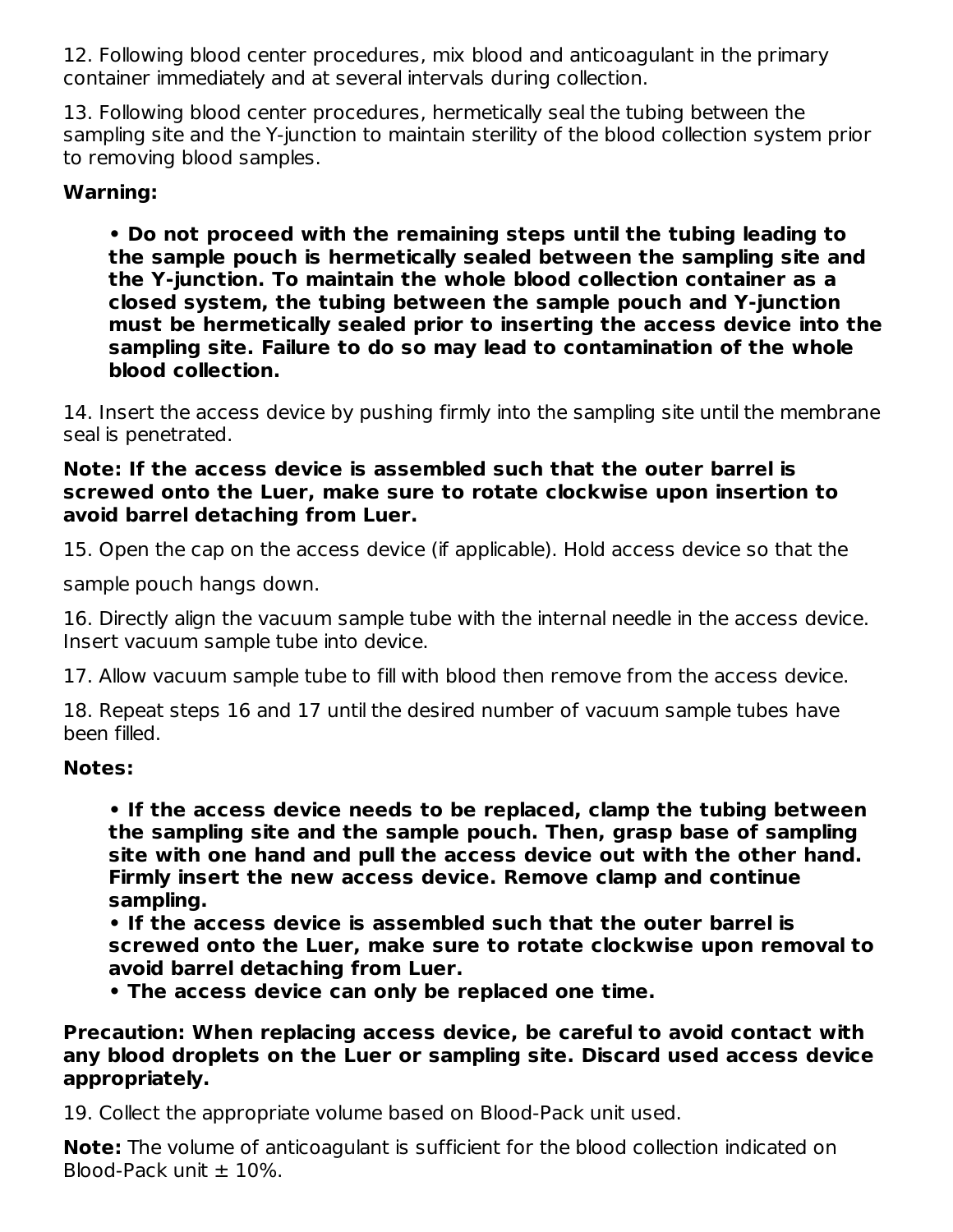## **Precaution: Once the desired blood volume is collected, complete steps 20- 23 within approximately 4 minutes to avoid possible clot formation in the tubing.**

20. Release pressure on the donor's arm. If appropriate, apply clamp to donor tubing

between the needle and the Y-junction.

21. Hermetically seal donor tubing near in-line cannula on side leading to the primary

container.

22. Withdrawal of Needle (see Figure 3)

# **Precaution: The needle guard must be held stationary while the needle is withdrawn into it.**

- a) Place folded sterile gauze over puncture site and hold in place with finger tip without exerting pressure.
- b) Hold sides of needle guard near the front, between the index finger and thumb. Pull the hub back smoothly until the needle is completely enclosed and securely locked into the needle guard.
- c) Confirm the needle is completely enclosed and securely locked into the needle guard.

23. Strip blood from donor tubing into primary container, mix and allow the tubing to refill; repeat once.

24. Seal at X marks on donor tubing to provide numbered aliquots of anticoagulated

blood for typing or crossmatching.

**Note:** Step 25 may be performed prior to step 23 or 24 if desired.

25. Remove and discard the Sample Diversion System and the donor needle in the

needle guard into an appropriate biohazardous waste container following established procedures.

# **Component Preparation:**

# **Notes:**

• If a platelet concentrate is to be prepared, it should be separated from the red blood cells within 8 hours after blood collection.

• Fresh frozen plasma should be separated from the red blood cells and placed in the freezer at -18°C or colder within 8 hours after blood collection.

• Adsol red cell preservation solution should be added to the red blood cells immediately after the removal of plasma. Preparation of AS-1 Red Blood Cells may vary depending on processing option selected:

a) Within 8 hours of blood collection if whole blood is held at ambient temperature.

b) Within 3 days of blood collection if whole blood is refrigerated.

26. At the appropriate time, prepare the Blood-Pack unit for centrifugation by thoroughly mixing the primary container end over end, then load the unit in a centrifuge cup per the instructions on page 3.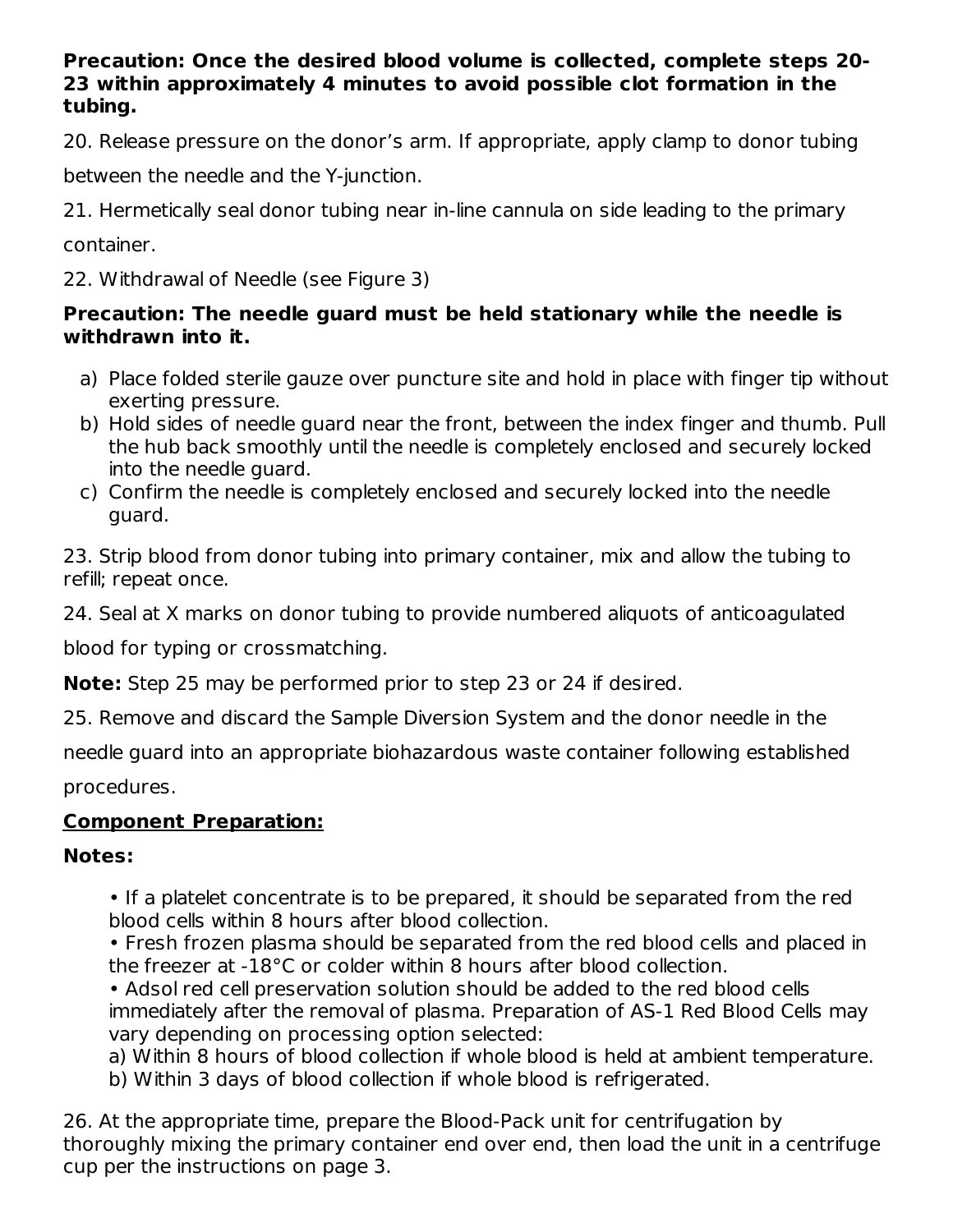27. Following centrifugation, remove containers from the centrifugation cup taking care not to disturb the red blood cell / plasma interface.

28. Place primary container in plasma extractor and express plasma into empty Transfer Pack container by releasing pressure plate and opening closure in tubing of primary container.

29. When desired amount of plasma has been removed, clamp tubing between Y and

plasma container.

30. Suspend Adsol red cell preservation solution container, open closure in tubing and

drain contents into primary container of CPD red blood cells. Clamp tubing.

31. Seal transfer tubing in three places between the Y-connector and primary container.

Cut middle seal being careful to avoid fluid splatter. **For Double Blood-Pack unit codes, discard Adsol solution container. For other Adsol codes**, the empty solution container may be used as a Transfer Pack container for further component

preparation.

32. Mix Adsol red cell preservation solution and red cells thoroughly.

33. Store suspended AS-1 Red Blood Cells between 1 and 6°C.

34. Infuse AS-1 Red Blood Cells within 42 days of collection.

# **Warning: Failure to achieve closed system processing conditions negates the extended storage claim and the red blood cell product must be transfused within 24 hours.**

| <b>Symbols with Definitions</b> |                                           |
|---------------------------------|-------------------------------------------|
|                                 | Caution, consult instructions for use     |
|                                 | Sterilized by steam<br>Sterile fluid path |
|                                 | Non-pyrogenic fluid path                  |
|                                 | Do not reuse                              |
|                                 | Do not vent                               |
| REF                             | Code                                      |
| LOT                             | Lot                                       |
|                                 | This way up                               |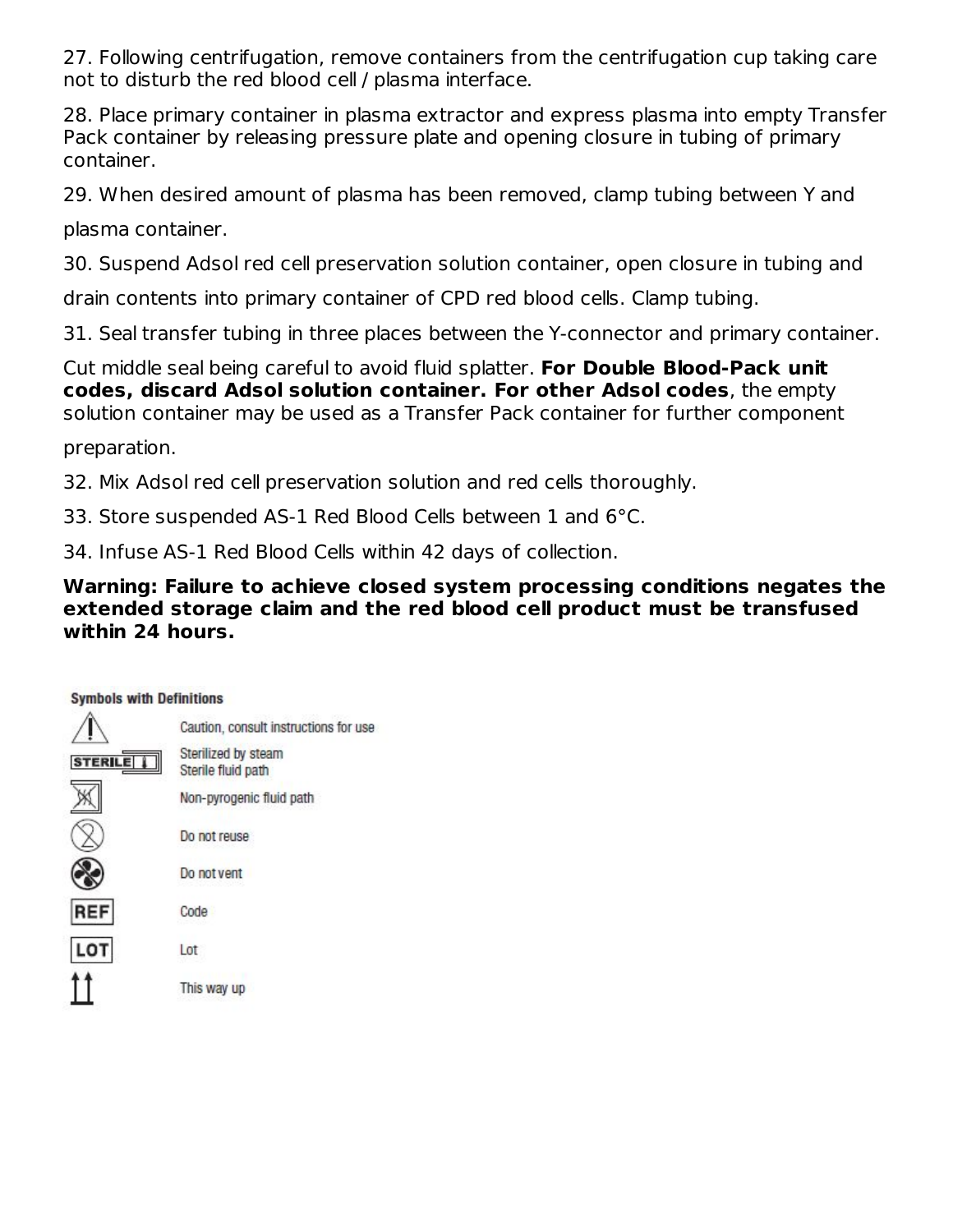





Figure 2



Figure 3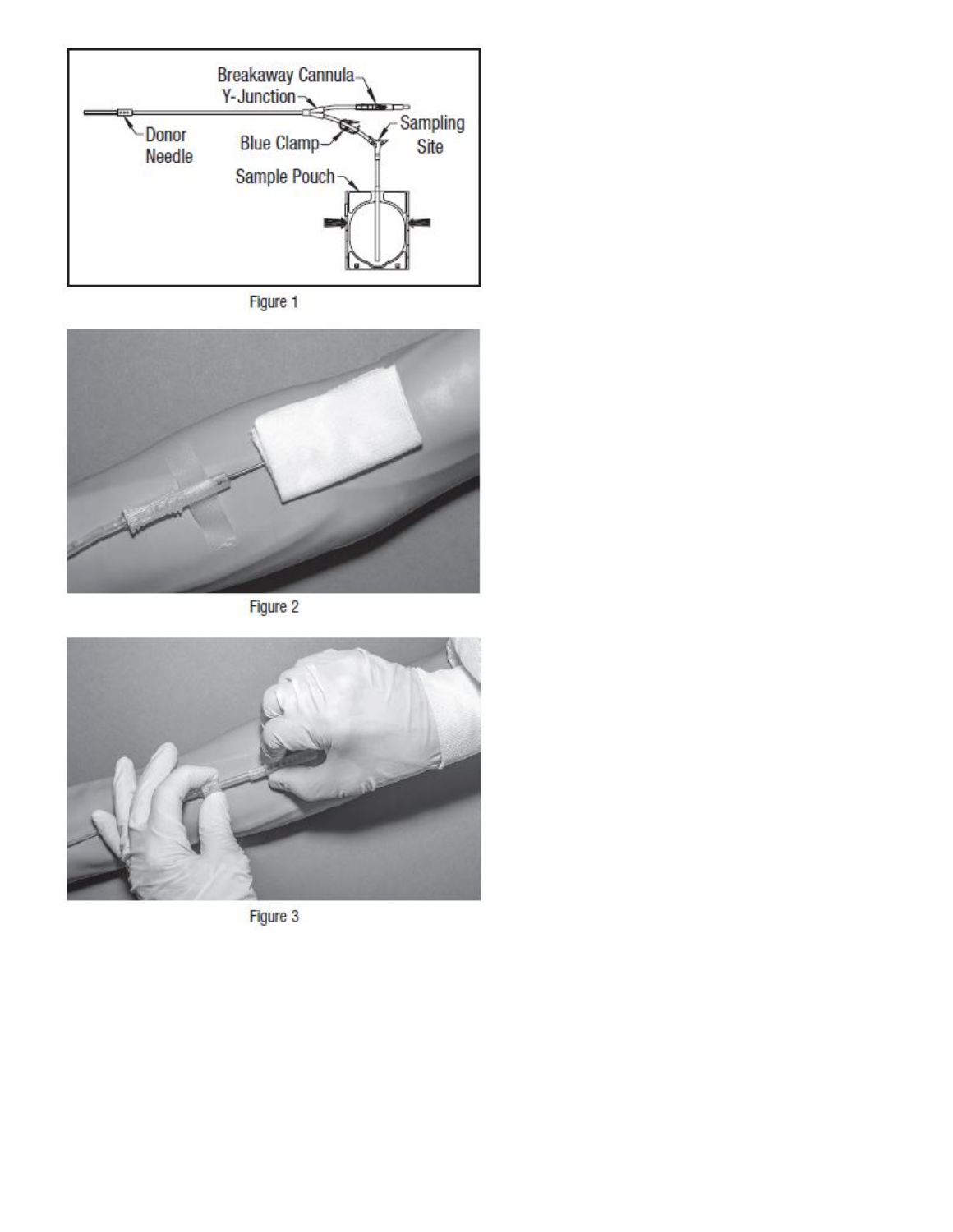

**Representative Product Drawing** 

Store at Controlled Room Temperature. Protect from freezing. Avoid excessive heat.

Definition of "Controlled Room Temperature":

"A temperature maintained thermostatically that encompasses the usual and customary working environment of 20° to 25°C (68° to 77°F); that results in a mean kinetic temperature calculated to be not more than 25°C; and that allows for excursions between 15°C and 30°C (59° and 86°F) that are experienced in pharmacies, hospitals, and warehouses. Provided the mean kinetic temperature remains in the allowed range, transient spikes up to 40°C are permitted as long as they do not exceed 24 hours ... The mean kinetic temperature is a calculated value that may be used as an isothermal storage temperature that simulates the non isothermal effects of storage temperature variations."

Reference: United States Pharmacopeia, General Notices. United States Pharmacopeial Convention, Inc. 12601 Twinbrook Parkway, Rockville, MD.

 $1$  Van der Meer, P.F., & de Korte, D. "Increase of blood donation speed by optimizing the needle-to-tubing connection: an application of donation software." Vox Sanguinis 2009, 97: 21-25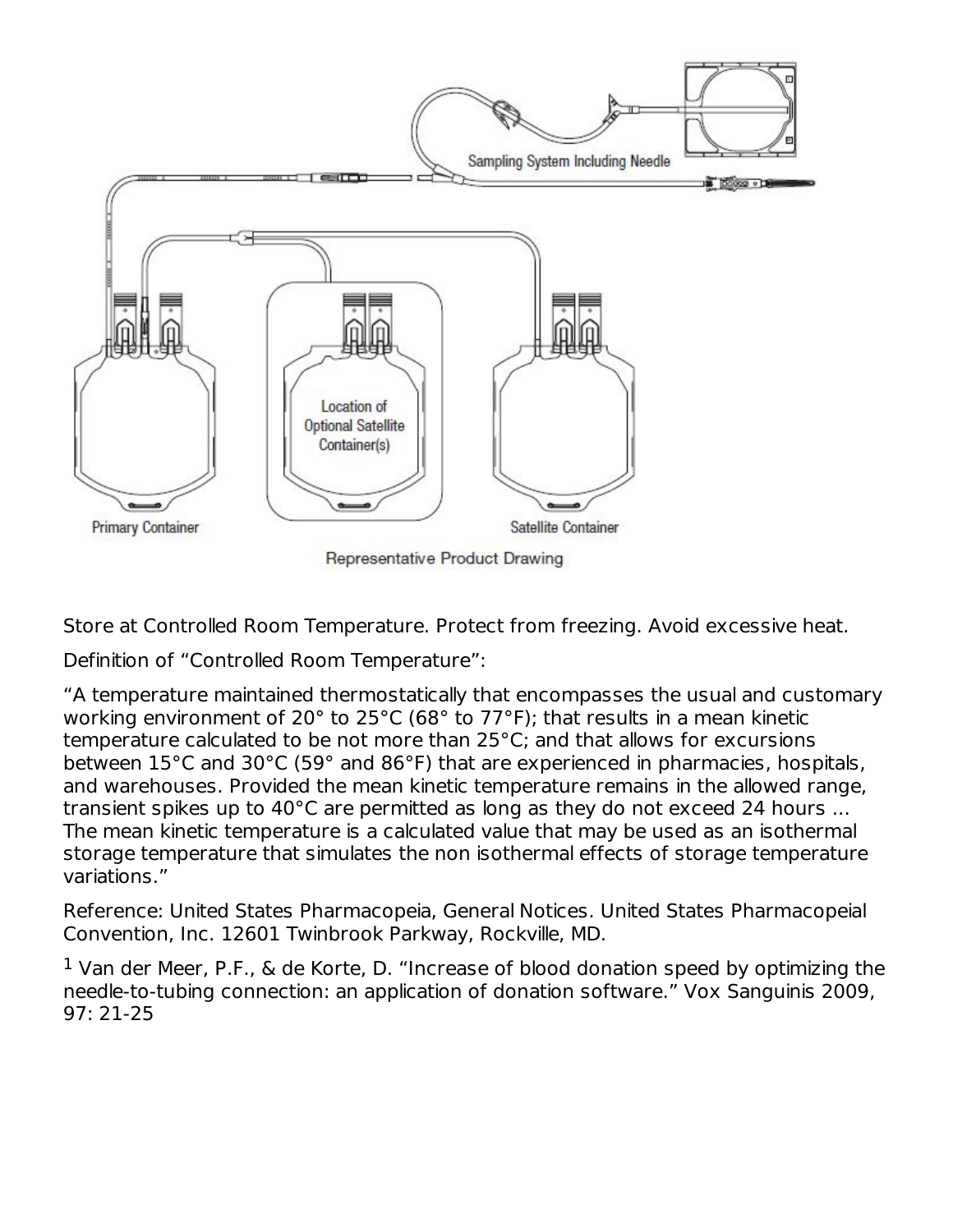#### **Centrifuge Cup Loading Instructions BPU without Filter**



1 Place the Blood-Pack unit on a work surface. Separate the containers keeping the satellite containers together with Adsol container on top and label side down. Place segments on the middle of the satellite containers.



Fold satellite containers over segments. Coil 2 tubing on top of folded containers. Ensure Y-connector is at side of folded containers.



Place folded satellite containers on primary 3 container as shown. Satellite containers are horizontally placed with tabs/tubing facing out. Y-connector is oriented at the top and the extra tubing is placed to the outside of the bundle.



Sorvall® Blood Bag Insert #11365 is recommended for 4 use with oval centrifuge cups or when there is excess space inside the cup. If excess space inside the cup is not filled, the blood bag can over expand and break.



Press the satellite containers (and inserts if used) down  $\prime$ into the liner before pressing down the primary container.



5 If used, inserts are placed on back of bundle. Do not place inserts between satellite containers and primary container or at the front of the primary container.



6 Hold the bundle and insert into the centrifuge cup.



After the satellite containers have been pressed 8 down, press the primary container down into the liner.



When finished, the cannula is in the upright 9 position, the Y-connector is at the top away from the primary container, segments are secured inside the satellite containers, and the unit is down inside the cup.

Perform centrifugation according to center procedures.

This guide illustrates one method of cup loading and applies to all non-filter BPU configurations. The specific stacking order and methods may vary depending on the centrifuge equipment and your facility's Standard Operating Procedures. See Directions for Use for complete instructions, precautions, and warnings.

Sorvall is a trademark of Thermo Fisher Scientific LLC. © 2019 Fresenius Kabi AG. All rights reserved.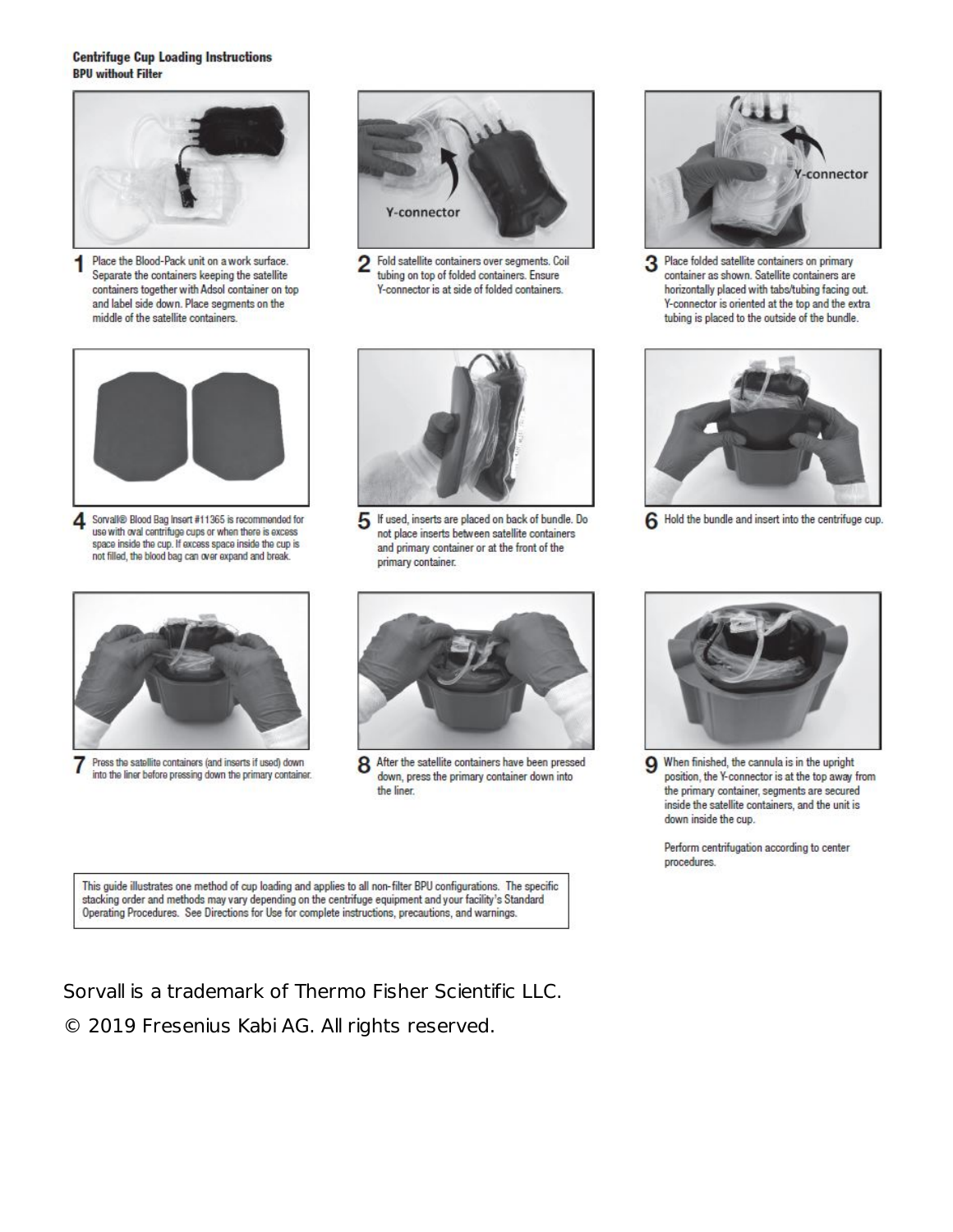Manufacturer **Fresenius Kabi AG** 61346 Bad Homburg / Germany Tel.: +49 (0) 61 72 / 686-0 www.fresenius-kabi.com

1-800-933-6925

47-23-13-460 REV: A

# **PACKAGE/LABEL DISPLAY PANEL**

Code 4R3440 15 Units

**Fresenius Kabi**

**Fenwal Blood-Pack Units** Triple

#### **Anticoagulant Citrate Phosphate Dextrose Solution, USP (CPD); Transfer-Pack Container with Adsol Red Cell Preservation Solution**

For the Collection and Processing of 500 mL Blood

Sample Diversion System, 16 ga. Ultra Thin Wall Fenwal HighFlo Needle

#### **Rx only**

Each unit consists of a primary container with 70 mL of CPD solution containing 1.84 g Sodium Citrate (dihydrate) USP, 1.78 g Dextrose (monohydrate) USP, 209 mg Citric Acid (anhydrous) USP, 155 mg Monobasic Sodium Phosphate (monohydrate) USP, pH may have been adjusted with sodium hydroxide; one 400 mL Transfer-Pack container with 110 mL of Adsol red cell preservation solution containing 2.42 g Dextrose (monohydrate) USP, 990 mg Sodium Chloride USP, 825 mg Mannitol USP, 30 mg Adenine USP; one empty 400 mL Transfer-Pack container.

**Sterile,** non-pyrogenic fluid path See instructions for use.

Single use only.

#### **Store at Controlled Room Temperature (refer to direction insert). Protect from freezing. Avoid excessive heat.**

- Open pouch by tearing across at notch.
- Direct handling of product surfaces prior to extended storage in the **foil** pouch, may result in mold growth.
- Unused units in open **foil** pouch may be kept up to 60 days by folding and **securing** open end of **foil** pouch to prevent possible loss of moisture, provided:
- I) Units are not removed from **foil** pouch, or
- II) Unused units removed from **foil** pouch are returned to the **foil** pouch within 12 hours. Units may be removed from the pouch and returned only once.
- Units removed from the **foil** pouch (that are not returned to the pouch within 12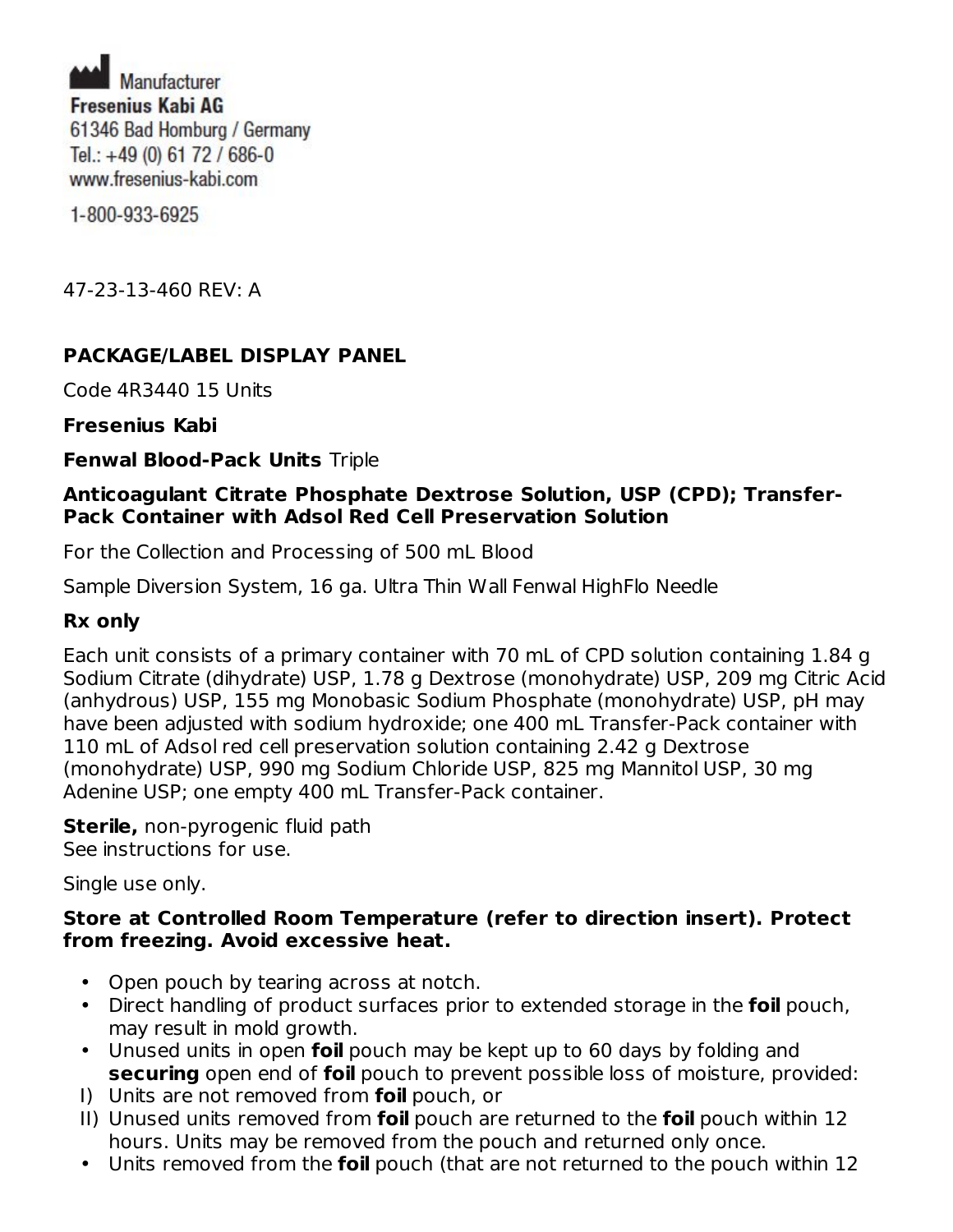hours) must be used within 4 days (96 hours). Units out of the **foil** pouch for longer than 96 hours must be discarded. Manufacturer **Fresenius Kabi AG** 61346 Bad Homburg / Germany www.fresenius-kabi.com

Made in US

47-28-13-461 REV: A

| Code 4R3440                                                                                                                                  | 15 Units      |
|----------------------------------------------------------------------------------------------------------------------------------------------|---------------|
| <b>WA FRESENIUS</b>                                                                                                                          |               |
| <b>Fenwal Blood-Pack Units</b>                                                                                                               | <b>Triple</b> |
| Anticoagulant Citrate Phosphate Dextrose Solution, USP<br>(CPD); Transfer Pack Container with Adsol Red Cell<br><b>Preservation Solution</b> |               |
| For the Collection and Processing of 500 mL Blood                                                                                            |               |

Sample Diversion System, 16 ga. Ultra Thin Wall Fenwal HighFlo Needle

#### **Rx** only

Each unit consists of a primary container with 70 mL of CPD solution containing 1.84 g Sodium Citrate (dihydrate) USP, 1.78 g Dextrose (monohydrate) USP, 209 mg Citric Acid (anhydrous) USP, 155 mg Monobasic Sodium Phosphate (monohydrate) USP, pH may have been adjusted with sodium hydroxide: one 400 mL Transfer Pack container with 110 mL of Adsol red cell preservation solution containing 2.42 g Dextrose (monohydrate) USP, 990 mg Sodium Chloride USP, 825 mg Mannitol USP, 30 mg Adenine USP; one empty 400 mL Transfer Pack container.

Sterile, non-pyrogenic fluid path. See instructions for use.

Single use only.

**Store at Controlled Room Temperature** (refer to direction insert). Protect from freezing. Avoid excessive heat.

**Manufacturer Fresenius Kabi AG** 61346 Bad Homburg / Germany www.fresenius-kabi.com

Made in US

47-28-13-461 REV: A



- . Open pouch by tearing across at notch.
- Direct handling of product surfaces prior to extended storage in the foil pouch, may result in mold growth.
- . Unused units in open foil pouch may be kept up to 60 days by folding and securing open end of foil pouch to prevent possible loss of moisture, provided: I) Units are not removed from foil pouch, or
- II) Unused units removed from foil pouch are returned to the foil pouch within 12 hours. Units may be removed from the pouch and returned only once.
- . Units removed from the foil pouch (that are not returned to the pouch within 12 hours) must be used within 4 days (96 hours). Units out of the foil pouch for longer than 96 hours must be discarded.

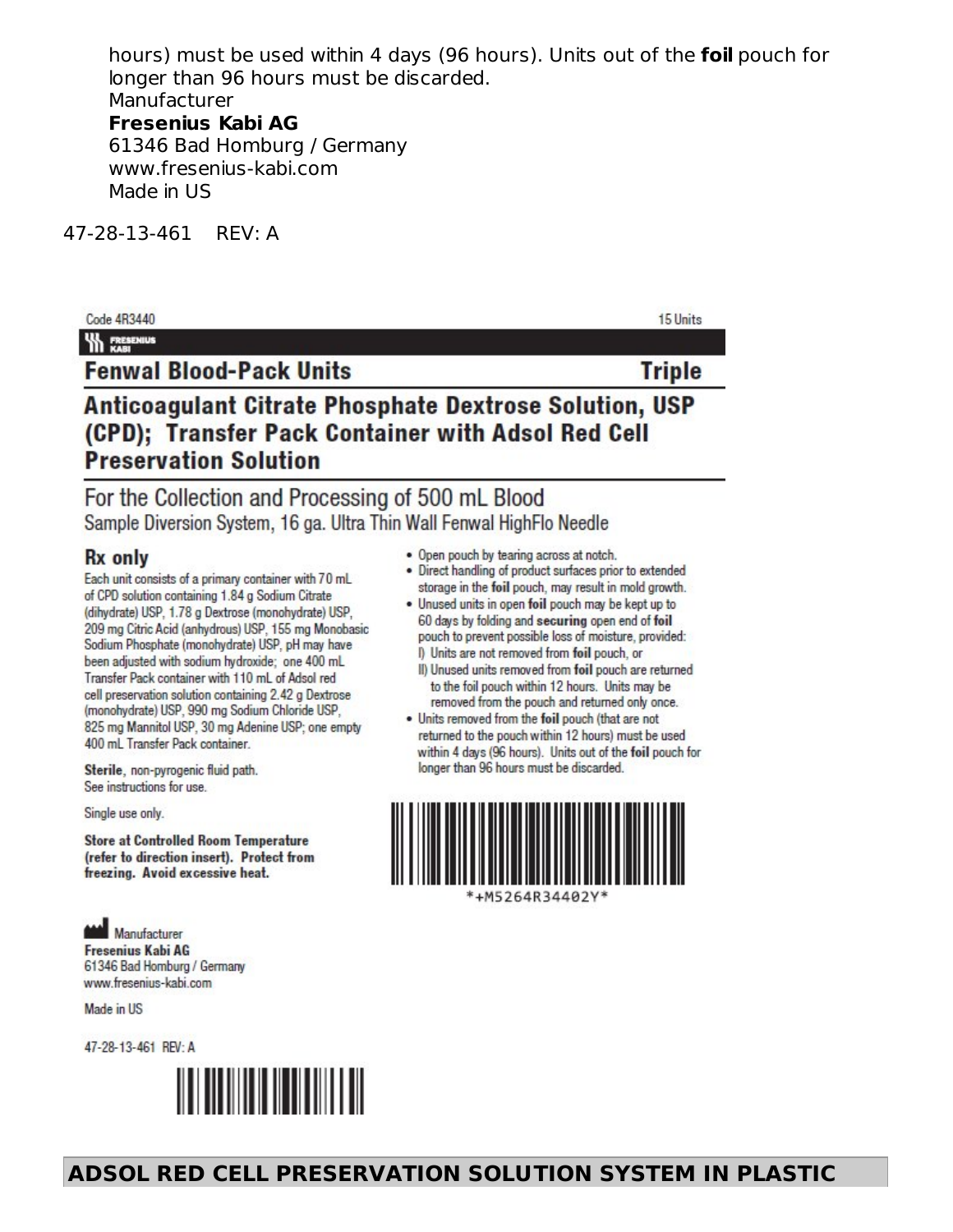| <b>CONTAINER (PL 146 PLASTIC)</b>                                                                |                     |                                |                                        |                                                                                             |                                                                   |                    |                                       |                                     |                 |
|--------------------------------------------------------------------------------------------------|---------------------|--------------------------------|----------------------------------------|---------------------------------------------------------------------------------------------|-------------------------------------------------------------------|--------------------|---------------------------------------|-------------------------------------|-----------------|
|                                                                                                  |                     |                                |                                        | anticoagulant citrate phosphate dextrose (cpd) solution and adsol preservation solution kit |                                                                   |                    |                                       |                                     |                 |
|                                                                                                  |                     | <b>Product Information</b>     |                                        |                                                                                             |                                                                   |                    |                                       |                                     |                 |
|                                                                                                  |                     |                                |                                        |                                                                                             |                                                                   |                    |                                       |                                     |                 |
|                                                                                                  | <b>Product Type</b> |                                |                                        | HUMAN PRESCRIPTION DRUG                                                                     |                                                                   |                    | <b>Item Code (Source)</b>             | NDC:0942-6453                       |                 |
|                                                                                                  |                     |                                |                                        |                                                                                             |                                                                   |                    |                                       |                                     |                 |
|                                                                                                  | <b>Packaging</b>    |                                |                                        |                                                                                             |                                                                   |                    |                                       |                                     |                 |
| #                                                                                                |                     | <b>Item Code</b>               |                                        | <b>Package Description</b>                                                                  |                                                                   |                    | <b>Marketing Start</b><br><b>Date</b> | <b>Marketing End</b><br><b>Date</b> |                 |
| $\mathbf{1}$                                                                                     | 03                  | NDC:0942-6453-                 | Product                                | 1 in 1 KIT; Type 0: Not a Combination                                                       |                                                                   |                    |                                       |                                     |                 |
|                                                                                                  |                     |                                |                                        |                                                                                             |                                                                   |                    |                                       |                                     |                 |
|                                                                                                  |                     |                                |                                        |                                                                                             |                                                                   |                    |                                       |                                     |                 |
|                                                                                                  |                     | <b>Quantity of Parts</b>       |                                        |                                                                                             |                                                                   |                    |                                       |                                     |                 |
|                                                                                                  | Part #              |                                | <b>Package Quantity</b>                |                                                                                             |                                                                   |                    | <b>Total Product Quantity</b>         |                                     |                 |
| Part 1                                                                                           |                     | 1 BAG                          |                                        |                                                                                             | 70 mL                                                             |                    |                                       |                                     |                 |
| Part 2                                                                                           |                     | 1 BAG                          |                                        |                                                                                             | 110 mL                                                            |                    |                                       |                                     |                 |
|                                                                                                  |                     |                                |                                        |                                                                                             |                                                                   |                    |                                       |                                     |                 |
|                                                                                                  |                     | Part 1 of 2                    |                                        |                                                                                             |                                                                   |                    |                                       |                                     |                 |
|                                                                                                  |                     |                                |                                        |                                                                                             |                                                                   |                    |                                       |                                     |                 |
| <b>CPD</b>                                                                                       |                     |                                |                                        |                                                                                             |                                                                   |                    |                                       |                                     |                 |
|                                                                                                  |                     |                                | citrate phosphate dextrose solution    |                                                                                             |                                                                   |                    |                                       |                                     |                 |
|                                                                                                  |                     |                                |                                        |                                                                                             |                                                                   |                    |                                       |                                     |                 |
|                                                                                                  |                     | <b>Product Information</b>     |                                        |                                                                                             |                                                                   |                    |                                       |                                     |                 |
|                                                                                                  |                     |                                |                                        |                                                                                             |                                                                   |                    |                                       |                                     |                 |
|                                                                                                  |                     | <b>Route of Administration</b> |                                        | <b>INTRAVENOUS</b>                                                                          |                                                                   |                    |                                       |                                     |                 |
|                                                                                                  |                     |                                |                                        |                                                                                             |                                                                   |                    |                                       |                                     |                 |
|                                                                                                  |                     |                                | <b>Active Ingredient/Active Moiety</b> |                                                                                             |                                                                   |                    |                                       |                                     |                 |
|                                                                                                  |                     |                                |                                        | <b>Ingredient Name</b>                                                                      |                                                                   |                    | <b>Basis of Strength</b>              |                                     | <b>Strength</b> |
| Trisodium Citrate Dihydrate (UNII: B22547B95K) (Anhydrous Citric Acid<br>- UNII: XF417D3PSL)     |                     |                                |                                        |                                                                                             | Anhydrous Citric Acid                                             |                    | 1.84 <sub>q</sub><br>in $70$ mL       |                                     |                 |
| Dextrose Monohydrate (UNII: LX22YL083G) (ANHYDROUS DEXTROSE -<br>UNII:5SL0G7R0OK)                |                     |                                | Dextrose Monohydrate                   |                                                                                             | 1.78 <sub>g</sub><br>in $70$ mL                                   |                    |                                       |                                     |                 |
| Anhydrous Citric Acid (UNII: XF417D3PSL) (Anhydrous Citric Acid -<br>UNII: XF417D3PSL)           |                     |                                |                                        | Anhydrous Citric Acid                                                                       |                                                                   | 209 mg<br>in 70 mL |                                       |                                     |                 |
| Sodium Phosphate, Monobasic, Monohydrate (UNII: 593YOG76RN)<br>(PHOSPHATE ION - UNII:NK08V8K8HR) |                     |                                |                                        |                                                                                             | Sodium Phosphate,<br>155 mg<br>Monobasic, Monohydrate<br>in 70 mL |                    |                                       |                                     |                 |
|                                                                                                  |                     |                                |                                        |                                                                                             |                                                                   |                    |                                       |                                     |                 |
|                                                                                                  |                     |                                |                                        |                                                                                             |                                                                   |                    |                                       |                                     |                 |
|                                                                                                  |                     | <b>Inactive Ingredients</b>    |                                        |                                                                                             |                                                                   |                    |                                       |                                     |                 |
|                                                                                                  |                     |                                |                                        | <b>Ingredient Name</b>                                                                      |                                                                   |                    |                                       | <b>Strength</b>                     |                 |
|                                                                                                  |                     | Water (UNII: 059QF0KO0R)       | Sodium Hydroxide (UNII: 55X04QC32I)    |                                                                                             |                                                                   |                    |                                       |                                     |                 |
|                                                                                                  |                     |                                |                                        |                                                                                             |                                                                   |                    |                                       |                                     |                 |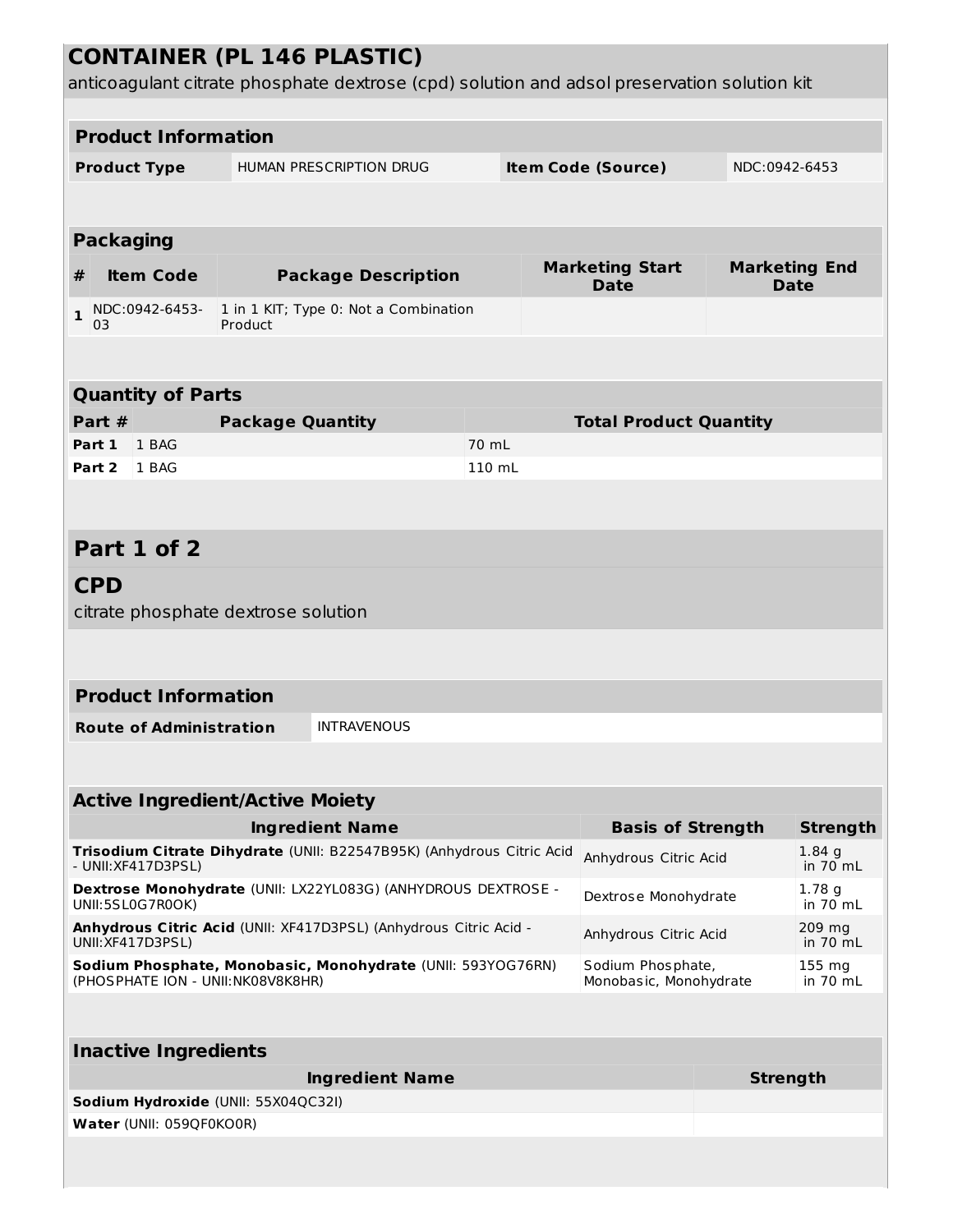| <b>Packaging</b>                                                                            |                                                                       |                                                      |                                                                                                    |                                       |                                    |                                     |                               |
|---------------------------------------------------------------------------------------------|-----------------------------------------------------------------------|------------------------------------------------------|----------------------------------------------------------------------------------------------------|---------------------------------------|------------------------------------|-------------------------------------|-------------------------------|
| $\pmb{\#}$                                                                                  | <b>Item</b><br>Code                                                   | <b>Package Description</b>                           |                                                                                                    | <b>Marketing Start</b><br><b>Date</b> |                                    | <b>Marketing End</b><br><b>Date</b> |                               |
| 1                                                                                           |                                                                       | 70 mL in 1 BAG; Type 0: Not a Combination<br>Product |                                                                                                    |                                       |                                    |                                     |                               |
|                                                                                             |                                                                       |                                                      |                                                                                                    |                                       |                                    |                                     |                               |
|                                                                                             |                                                                       | <b>Marketing Information</b>                         |                                                                                                    |                                       |                                    |                                     |                               |
|                                                                                             | <b>Marketing</b><br>Category                                          |                                                      | <b>Application Number or Monograph</b><br><b>Marketing Start</b><br><b>Citation</b><br><b>Date</b> |                                       |                                    | <b>Marketing End</b><br>Date        |                               |
| <b>NDA</b>                                                                                  |                                                                       | BN811104                                             |                                                                                                    | 03/01/2007                            |                                    |                                     |                               |
|                                                                                             |                                                                       |                                                      |                                                                                                    |                                       |                                    |                                     |                               |
|                                                                                             | Part 2 of 2                                                           |                                                      |                                                                                                    |                                       |                                    |                                     |                               |
|                                                                                             |                                                                       |                                                      | <b>ADSOL RED CELL PRESERVATION SOLUTION SYSTEM</b>                                                 |                                       |                                    |                                     |                               |
|                                                                                             |                                                                       | adsol red cell preservation solution solution        |                                                                                                    |                                       |                                    |                                     |                               |
|                                                                                             |                                                                       |                                                      |                                                                                                    |                                       |                                    |                                     |                               |
|                                                                                             |                                                                       | <b>Product Information</b>                           |                                                                                                    |                                       |                                    |                                     |                               |
|                                                                                             |                                                                       | <b>Route of Administration</b>                       | <b>INTRAVENOUS</b>                                                                                 |                                       |                                    |                                     |                               |
|                                                                                             |                                                                       |                                                      |                                                                                                    |                                       |                                    |                                     |                               |
|                                                                                             |                                                                       | <b>Active Ingredient/Active Moiety</b>               |                                                                                                    |                                       |                                    |                                     |                               |
|                                                                                             |                                                                       |                                                      | <b>Ingredient Name</b>                                                                             |                                       | <b>Basis of</b><br><b>Strength</b> |                                     | <b>Strength</b>               |
|                                                                                             | UNII:5SL0G7R0OK)                                                      |                                                      | Dextrose Monohydrate (UNII: LX22YL083G) (ANHYDROUS DEXTROSE -                                      |                                       | Dextrose<br>Monohydrate            |                                     | 2.42g<br>in 110 mL            |
|                                                                                             |                                                                       |                                                      | Sodium Chloride (UNII: 451W47IQ8X) (SODIUM CATION - UNII:LYR4M0NH37)                               |                                       | Sodium Chloride                    |                                     | 990 mg<br>in $110 \text{ mL}$ |
| 825 mg<br>Mannitol (UNII: 30WL53L36A) (Mannitol - UNII:30WL53L36A)<br>Mannitol<br>in 110 mL |                                                                       |                                                      |                                                                                                    |                                       |                                    |                                     |                               |
|                                                                                             |                                                                       |                                                      | Adenine (UNII: JAC85A2161) (Adenine - UNII:JAC85A2161)                                             |                                       | Adenine                            |                                     | 30 mg<br>in 110 mL            |
|                                                                                             |                                                                       |                                                      |                                                                                                    |                                       |                                    |                                     |                               |
| <b>Inactive Ingredients</b>                                                                 |                                                                       |                                                      |                                                                                                    |                                       |                                    |                                     |                               |
|                                                                                             | <b>Ingredient Name</b><br><b>Strength</b><br>Water (UNII: 059QF0KO0R) |                                                      |                                                                                                    |                                       |                                    |                                     |                               |
|                                                                                             |                                                                       |                                                      |                                                                                                    |                                       |                                    |                                     |                               |
|                                                                                             |                                                                       |                                                      |                                                                                                    |                                       |                                    |                                     |                               |
|                                                                                             | <b>Packaging</b><br><b>Item</b>                                       |                                                      |                                                                                                    |                                       | <b>Marketing Start</b>             |                                     | <b>Marketing End</b>          |
| #                                                                                           | Code                                                                  |                                                      | <b>Package Description</b>                                                                         |                                       | <b>Date</b>                        |                                     | <b>Date</b>                   |
| $\mathbf{1}$                                                                                |                                                                       | Product                                              | 110 mL in 1 BAG; Type 0: Not a Combination                                                         |                                       |                                    |                                     |                               |
|                                                                                             |                                                                       |                                                      |                                                                                                    |                                       |                                    |                                     |                               |